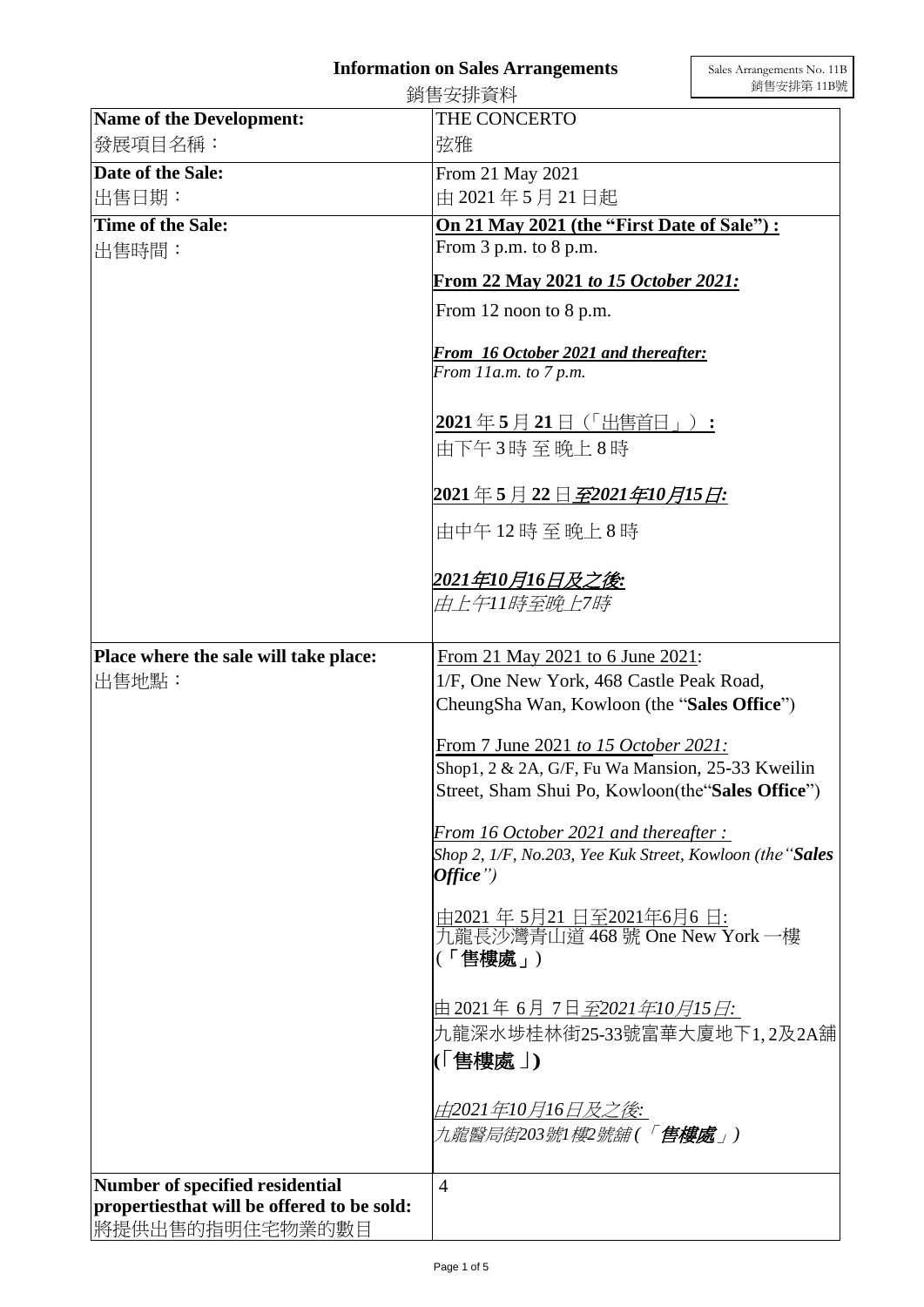### **Description of the specified residential properties that will be offered to be sold:**

將提供出售的指明住宅物業的描述:

The following flats 以下單位 : 23B, 10C, 21C, 22C

**The method to be used to determine the order of priority in which each of the persons interested in purchasing any of the specified residential properties may select the residential property that the person wishes to purchase:**

將會使用何種方法,決定有意購買該等指明住宅物業的每名人士可揀選其意欲購買的住宅 物業的優先次序:

1. General provisions:

1.1 Where more than one specified residential property is covered in one preliminary agreement for sale and purchase, the purchaser of each such specified residential property shall comprise the same person or the same group of persons.

如同一份臨時買賣合約包括多於一個指明住宅物業,每一該等指明住宅物業之買 方須由同一人士或同一組人士構成。

- 1.2 In case of any dispute, the Vendor reserves its right to allocate any specified residential properties to any interested person by any method (including balloting). 如有任何爭議,賣方保留最終決定權以任何方式(包括抽籤)自行分配任何指明 住宅物業予任何有意欲購買的人士。
- 1.3 The Vendor will not entertain any request for addition, removal or modification of purchaser(s) once a Preliminary Agreement for Sale and Purchase has been executed. 臨時買賣合約一經簽署,賣方不接受任何加入、減去或改動買方之要求。
- 1.4 The Vendor also reserves its right to specify and adjust the time of any balloting or selection of residential properties in accordance with the progress of confirmation and verification of identities of registrants or carrying out other procedures. 賣方保留最終決定權因應確認和核實登記人身份和其他程序之進度指定和調整任 何抽籤或揀選住宅物業時間。
- 2. On first Date of Sale:

於出售首日:

2.1 Interested persons shall carry out attendance registration (personally or through a duly authorized attorney of that registrant) at the Sales Office during the following attendance registration period: 3:00 p.m.to 3:30 p.m. on the First Date of Sale. An interested person so registered will be referred to as a "Registrant". When carrying out the attendance registration, an interested person shall indicate which specified residential property(ies) that person intends to select and purchase.

有興趣認購人士須(親身或透過其妥為授權之受權人)於下述報到時段,即出售 首日下午3時正至下午3時30分,於售樓處報到登記。完成上述登記之有興趣認購 人士稱為「登記人」。於報到登記時,有興趣認購人士須表明意欲揀選及購買哪一 個或多個指明住宅物業。

一般規定: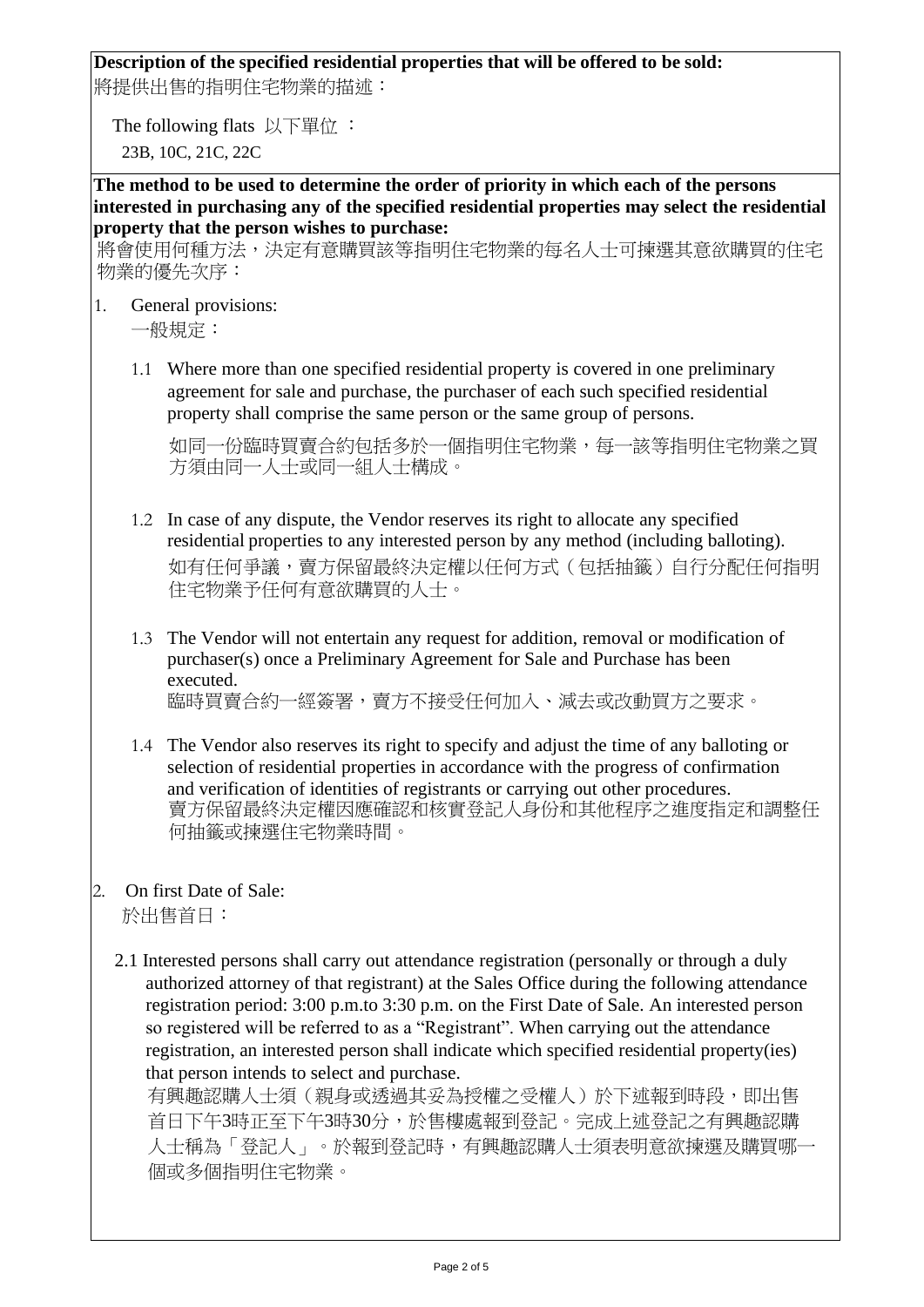2.2 Where more than one Registrant indicate an intention to purchase the same specified residential property, the order of priorities among all Registrants in selecting specified residential properties included hereof shall be determined by balloting, and the registrants shall proceed to select specified residential properties which are still available at the time of selection in the order of priority according to the result of balloting.

如有多於一名登記人表明意欲認購同一指明住宅物業,所有登記人揀選本銷售安 排資料 包括之指明住宅物業的優先次序以抽籤方式決定,而登記人將根據抽籤結 果分之順序揀 選當時仍可供選擇的指明住宅物業。

2.3 Where there is no more than one Registrant indicating an intention to purchase the samespecified residential property, each Registrant shall select and purchase the specified residential property(ies) which that Registrant has indicated an intention to select and purchase.

如並無多於一名登記人表明意欲認購同一指明住宅物業,登記人須揀選及購買其 已表明意欲揀選及購買之一個或多個指明住宅物業。

2.4 After the completion of the selection as aforesaid, the sale of any remaining specified residential properties will be on a first come first served basis. The Vendor does not accept any person interested in purchasing having queued up before the commencement of such sale.

完成上述揀樓後,尚餘之指明住宅物業將以先到先得形式發售。賣方不接受該發 售開始前在場輪候之人士。

3. On 22 May 2021 and thereafter: 2021年5月22 日及之後:

First come First served. The Vendor does not accept any person interested in purchasing havingqueued up before the Time of the Sale on the date concerned. 以先到先得形式發售。賣方不接受相關日期出售時間前在場輪候之人士。

#### **The method to be used, where 2 or more persons are interested in purchasing a particular specified residential property, to determine the order of priority in which each of those personsmay proceed with the purchase:**

在有兩人或多於兩人有意購買同一個指明住宅物業的情況下,將會使用何種方法決定每名 該等人士可購買該物業的優先次序:

Please refer to the above method.

請參照上述方法。

In case of any dispute, the Vendor reserves its right to allocate any specified residential properties toany interested person by any method (including balloting).

如有任何爭議,賣方保留最終決定權以任何方式(包括抽籤)自行分配任何指明住宅物業 予任何有意欲購買的人士。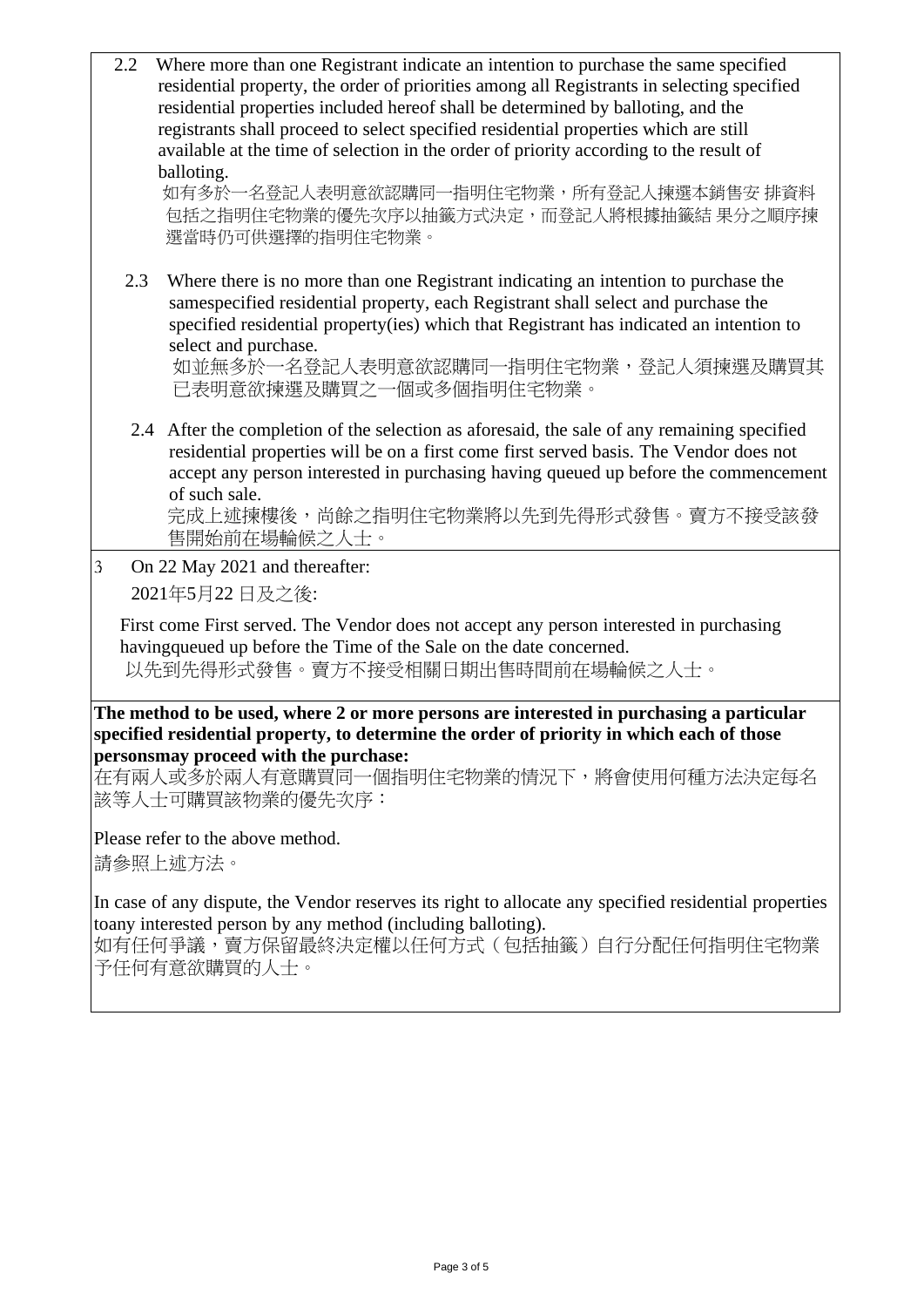#### **Other matters:**

其他事項:

(a) The sale of the specified residential properties is subject to availability. Please note that the completion of the attendance registration, any order of priority in respect of the selection of specified residential properties, or the Vendor's admittance of any person to any place where the sale will take place or a waiting queue does not guarantee that that registrant / person will be ableto purchase any specified residential property. 將提供出售的指明住宅物業售完即止。登記人完成報到登記、任何揀選指明住宅物業 次序或任何人士獲賣方批准進入任何出售地點或獲賣方接受輪候,均不保證該登記人

/人士能購得任何指明住宅物業,敬希注意。

(b) If (i) Tropical Cyclone Warning Signal No. 8 or above or Black Rainstorm Warning Signal is in effect in Hong Kong; or (ii) where the Vendor considers that there being an event affecting the safety, order or public health in any place where the sale will take place and/or the vicinity of anyof foregoing on a Date of Sale, then, for safety and the maintenance of order at any place where the sale will take place, the Vendor reserves its absolute right to change, postpone, extend or modify the date, time, period, deadline and/or place of attendance registration, balloting, selectionof specified residential properties and/or the Date of Sale to such other date, time, period, deadlineor place as the Vendor may consider appropriate. Details of the arrangement will be posted by the Vendor on  $\langle$ www.the-concerto.com.hk>. Interested persons will not be separately notified of thesame. The Vendor reserves the right to reject the entry of any person (whether such person is a registrant or not) into any place where the sale will take place. The Vendor's decision in this regardshall be final and binding on all persons.

如在任何出售日期:(i)八號或更高熱帶氣旋警告信號或黑色暴雨警告信號在香港生效 或(ii)賣方認為發生影響任何出售地點及/或其附近之安全、秩序或公共衛生之事件時, 為保障安全及維持任何出售地點秩序,賣方保留絕對權力改變、延後、延長或改動報 到登記、抽籤、揀選指明住宅物業及/或出售日期的日期、時間、期間、期限及/或地點 至賣方認為合適的日期、時間、期間、期限或地點。賣方會將安排的詳情於<www.theconcerto.com.hk>公布,有興趣購買人士將不獲另行通知。賣方保留權利拒絕任何人士 (不論其是否登記人)進入任何出售地點。賣方此方面所作的決定為最終決定,對所 有人士 具有約束力。

- (c) The Vendor reserves the right not to admit any person who fails to pass the normal body temperature check on-site or who fails to properly wear a mask to any place where the sale will take place or any part thereof. The Vendor's decision in this regard shall be final and binding. 賣方保留權利拒絕任何未能通過現場正常體溫測試或未有妥為戴上口罩之人士進入任何 出售地點或其任何部分。賣方此方面所作的決定為最終決定並具約束力。
- (d) The Vendor shall not be responsible to any registrant for any error or omission in any ballotingor ballot results announced.

如抽籤或所公布之抽籤結果有任何錯誤或遺漏,賣方無須向任何登記人承擔任何責 任。